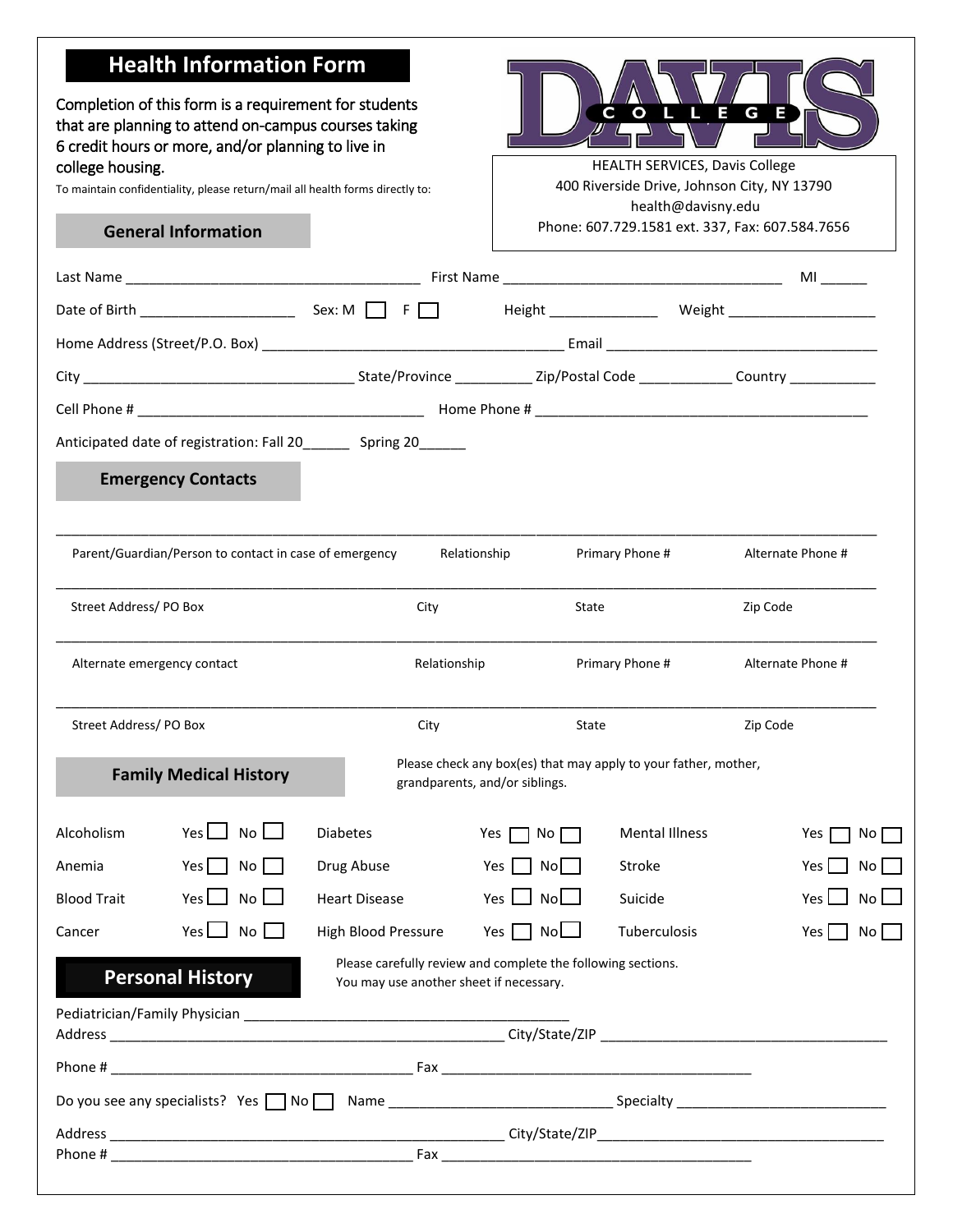| Please list any past medical problems, hospitalizations, or other significant illnesses, including<br><b>Major Illness/Injury</b><br>dates.                                                                                                                                                                                                                                                                                                                                                                                                                                                                                                                                                                                                                              |
|--------------------------------------------------------------------------------------------------------------------------------------------------------------------------------------------------------------------------------------------------------------------------------------------------------------------------------------------------------------------------------------------------------------------------------------------------------------------------------------------------------------------------------------------------------------------------------------------------------------------------------------------------------------------------------------------------------------------------------------------------------------------------|
| <b>Ongoing Medical Problems</b>                                                                                                                                                                                                                                                                                                                                                                                                                                                                                                                                                                                                                                                                                                                                          |
| <b>Surgical History</b><br>Please list any surgeries, including dates.                                                                                                                                                                                                                                                                                                                                                                                                                                                                                                                                                                                                                                                                                                   |
| Including prescription, over-the-counter, supplements, and herbals taken routinely or as needed for<br><b>Current Medications</b><br>a particular medical condition. Include dosages and times of day. Use separate page if needed                                                                                                                                                                                                                                                                                                                                                                                                                                                                                                                                       |
| Have you ever abused or been dependent on drugs (prescription, illegal, recreational, or over the counter)? Yes $\Box$ No $\Box$<br>Have you ever abused alcohol? Yes   No   If Yes, How long? _______________________Treatment ________<br>Do you currently use tobacco in any form (chew, smokeless, e-cigarettes, hookah, etc.)? Yes $\Box$ No $\Box$ Specify _________<br><b>Mental Health History</b><br>Please list any past or present mental health issues, including dates.                                                                                                                                                                                                                                                                                     |
| Have you ever been diagnosed with a mental illness? Yes $\Box$ No $\Box$<br>If yes, specify<br>Have you ever received treatment/counseling for anxiety, eating disorder, personality disorder, or depression? Yes $\Box$ No $\Box$<br><b>Allergies and Dietary Restrictions</b><br>Please give approximate date of onset and type of reaction.                                                                                                                                                                                                                                                                                                                                                                                                                           |
| Do you carry an Epi-Pen? Yes $\Box$ No $\Box$                                                                                                                                                                                                                                                                                                                                                                                                                                                                                                                                                                                                                                                                                                                            |
| Please select the answer that best applies to your personal health.<br><b>Additional Health Information</b><br>Have you previously had difficulty with school, studies, teachers, etc.? Yes NoW Specify _____________________<br>Have you been treated by any health practitioner/healer in the last 5 years for any condition not mentioned above? Yes $\Box$ No $\Box$<br>Do you have a documented learning disability? Yes $\Box$ No $\Box$ If yes, please submit documentation (IEP, 504 plan, etc.) to the<br>Director of Student Support Services. Students with documented learning disabilities reserve the right to request special<br>accommodations and/or testing modifications. Arrangements must be made through the Director of Student Support Services. |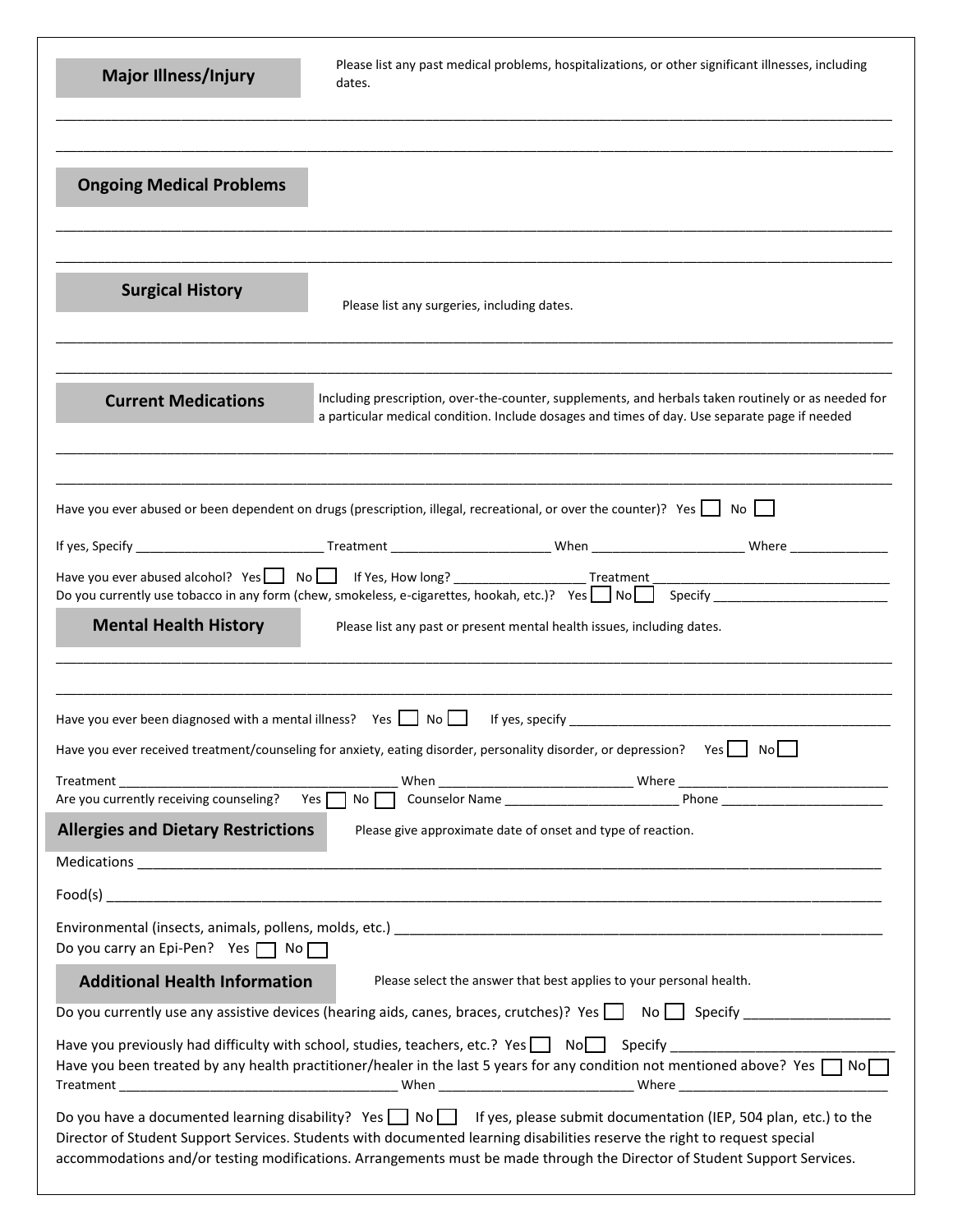|          | <b>Tuberculosis Risk Exposure Questionnaire</b>                                                                                                                                                                                                                                                                                                                                                                                                                                              |                                                                     |                                                                                             |
|----------|----------------------------------------------------------------------------------------------------------------------------------------------------------------------------------------------------------------------------------------------------------------------------------------------------------------------------------------------------------------------------------------------------------------------------------------------------------------------------------------------|---------------------------------------------------------------------|---------------------------------------------------------------------------------------------|
|          | <b>Part A: Past Diagnosis of Tuberculosis (TB)</b>                                                                                                                                                                                                                                                                                                                                                                                                                                           |                                                                     |                                                                                             |
| 1.<br>2. | Have you ever been sick with tuberculosis (TB)?<br>Have you ever had a positive (usually a red bump) TB skin test (usually done on your forearm)?                                                                                                                                                                                                                                                                                                                                            | $YES$ $\square$<br>$YES$ $\square$                                  | NO <sub>0</sub><br>NO <sub>0</sub>                                                          |
|          |                                                                                                                                                                                                                                                                                                                                                                                                                                                                                              |                                                                     |                                                                                             |
|          | <b>Part B: Tuberculosis Exposure Risk Questionnaire</b>                                                                                                                                                                                                                                                                                                                                                                                                                                      |                                                                     |                                                                                             |
| 1.       |                                                                                                                                                                                                                                                                                                                                                                                                                                                                                              | $YES$ $\square$                                                     | NO <sub>II</sub>                                                                            |
| 2.       | See list of countries on the back of this form. Were you born in or have worked, lived or traveled in any of these<br>countries for more than one month?                                                                                                                                                                                                                                                                                                                                     | YES $\square$                                                       | NO <sub>0</sub>                                                                             |
| 3.       | Have you travelled outside of the United States in the last 21 days?                                                                                                                                                                                                                                                                                                                                                                                                                         | $YES$ $\square$                                                     | NO <sub>0</sub>                                                                             |
| 4.       | Have you ever been vaccinated against TB with the BCG vaccine? This vaccination is usually given in<br>the shoulder and frequently leaves a permanent scar.) (Not to be confused with smallpox vaccination<br>given in the U.S. until approximately 1970.)                                                                                                                                                                                                                                   | $YES$ $\square$                                                     | NO <sub>0</sub>                                                                             |
| 5.       | Do any of the following conditions or situations apply to you?<br>a. Do you have a persistent cough (3 weeks or more), fever, night sweats, fatigue, loss of appetite or weight loss? YES $\Box$<br>b. Have you lived with or been in close contact to a person known or suspected of being sick with TB?<br>c. Have you ever lived, worked or volunteered on a regular basis in any of the following:<br>1. Homeless Shelter/Hospital?<br>2. Prison / Jail?<br>3. Drug Rehabilitation Unit? | $YES$ $\square$<br>$YES$ $\square$<br>YES $\Box$<br>$YES$ $\square$ | NO <sub>0</sub><br>NO <sub>0</sub><br>NO <sub>0</sub><br>NO <sub>0</sub><br>NO <sub>0</sub> |
| 6.       | Do you use or have you used:<br>a. Medications for cancer or transplant rejection?<br>b. Oral Prednisone or other oral steroids?<br>c. Illicit drugs (intravenous or crack cocaine)?                                                                                                                                                                                                                                                                                                         | $YES$ $\square$<br>YES $\square$<br>YES $\Box$                      | NO <sub>0</sub><br>NO <sub>0</sub><br>NO <sub>0</sub>                                       |
| 7.       | Have you had HIV infection or AIDS, diabetes, leukemia, lymphoma, Hodgkin's disease, or a chronic<br>medical problem?<br>If yes, please specify. $\frac{1}{2}$ is the set of the set of the set of the set of the set of the set of the set of the set of the set of the set of the set of the set of the set of the set of the set of the set of the set                                                                                                                                    | $YES$ $\square$                                                     | NO <sub>0</sub>                                                                             |
| 8.       | Are you pregnant?                                                                                                                                                                                                                                                                                                                                                                                                                                                                            | $YES$ $\square$                                                     | NO <sub>0</sub>                                                                             |
|          |                                                                                                                                                                                                                                                                                                                                                                                                                                                                                              |                                                                     |                                                                                             |
|          | Student's Name (print)<br>Date                                                                                                                                                                                                                                                                                                                                                                                                                                                               |                                                                     |                                                                                             |
|          | Part C: PPD (if required): If all answers above were "NO" no PPD is required. Skip part C; If any answers above were "YES" PPD is required.                                                                                                                                                                                                                                                                                                                                                  |                                                                     |                                                                                             |
| 1.       | PPD – Must be done in the U.S. or Canada and within one calendar year prior to admittance, even if BCG was given.                                                                                                                                                                                                                                                                                                                                                                            |                                                                     |                                                                                             |
|          |                                                                                                                                                                                                                                                                                                                                                                                                                                                                                              |                                                                     |                                                                                             |
|          |                                                                                                                                                                                                                                                                                                                                                                                                                                                                                              |                                                                     |                                                                                             |
| 2.       | Chest x-ray (performed in the U.S. or Canada) required if PPD is 10mm or more.                                                                                                                                                                                                                                                                                                                                                                                                               |                                                                     |                                                                                             |
|          |                                                                                                                                                                                                                                                                                                                                                                                                                                                                                              |                                                                     |                                                                                             |
| 3.       | Treatment plan must be attached.                                                                                                                                                                                                                                                                                                                                                                                                                                                             |                                                                     |                                                                                             |
|          |                                                                                                                                                                                                                                                                                                                                                                                                                                                                                              |                                                                     |                                                                                             |
|          |                                                                                                                                                                                                                                                                                                                                                                                                                                                                                              |                                                                     |                                                                                             |
|          |                                                                                                                                                                                                                                                                                                                                                                                                                                                                                              |                                                                     |                                                                                             |
|          |                                                                                                                                                                                                                                                                                                                                                                                                                                                                                              |                                                                     |                                                                                             |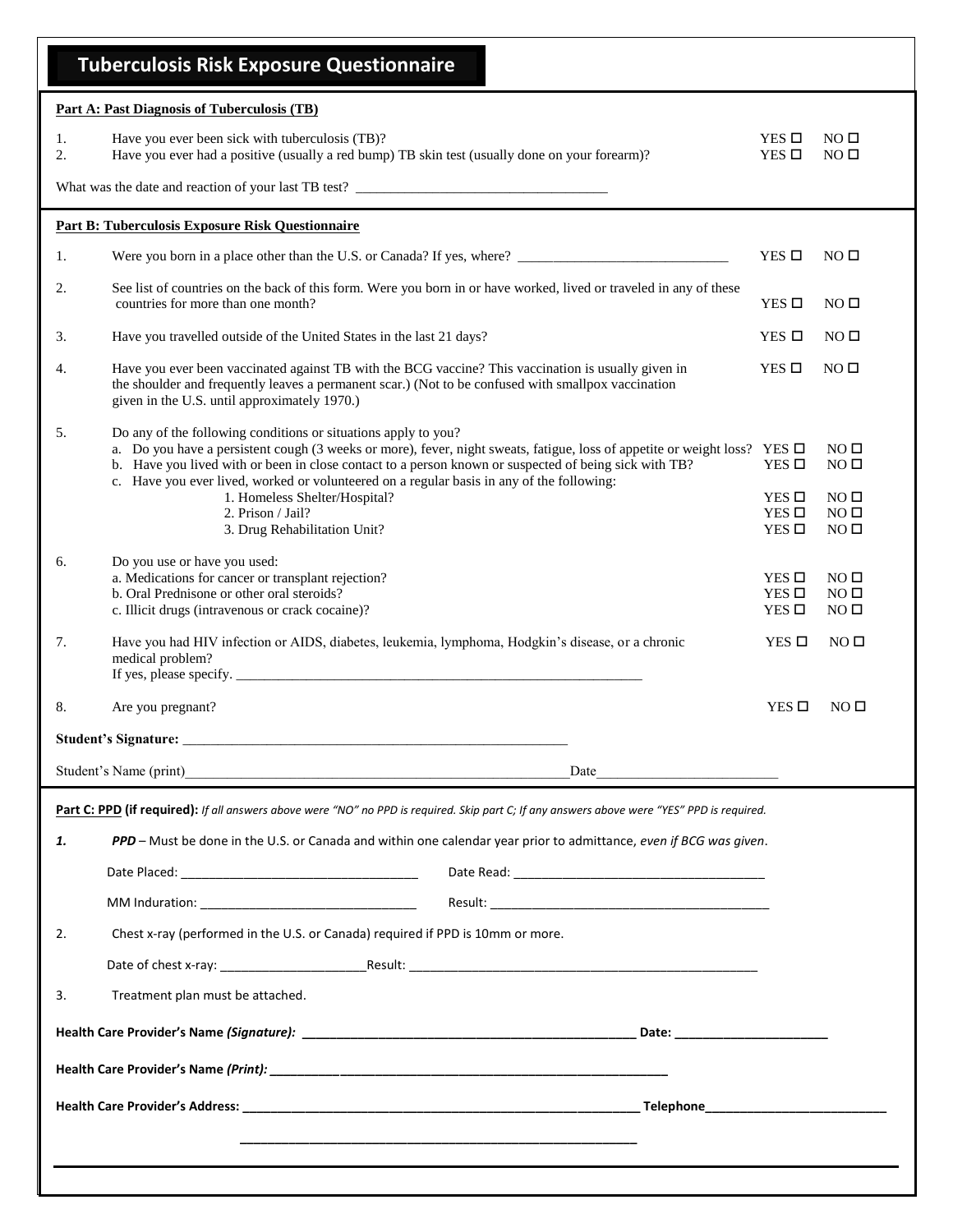Afghanistan Equatorial Guinea Mexico Sri Lanka Albania Eritrea Micronesia Sudan Angola **Estonia** Estonia Moldova, Republic of Suriname Anguilla Ethiopia Mongolia Swaziland Argentina Fiji Montenegro Syrian Arab Republic Armenia **French Polynesia** Montserrat Montserrat Taiwan Azerbaijan Gabon Morocco Tajikistan Bahrain Cambia Gambia Mozambique Tanzania Bangladesh Georgia Myanmar Thailand Belarus **Ghana** Ghana Namibia Timor-Leste Belize **Guam** Guam Nauru Nauru Togo Benin Cuatemala Nepal Nepal Tokelau Bhutan Cuinea New Caledonia Tonga Bolivia Guinea-Bassau Nicaragua Trinidad and Tobago Bosnia-Herzegovina Guyana Miger Niger Tunisia Botswana Haiti Nigeria Turkey Brazil **Example 20 Honduras** Niue Niue Turkmenistan British Virgin Islands Hungary North Mariana Islands Turks and Caicos Islands Brunei Darussalam India Oman Tuvalu Bulgaria **Indonesia** Pakistan Pakistan Uganda Burkina Faso Iran Palau Ukraine Burundi Iraq Panama Uruguay Cambodia **Ivory Coast** Papua New Guinea Uzbekistan Cameroon Japan Paraguay Vanuatu Cape Verde **Cape Verde** Kazakhstan **Negara Yenezuela** Central African Republic Kenya Philippines Vietnam Chad Kiribati Poland Wallis and Futuna Islands Chile **Korea** (North and South) Portugal **Korea** Yemen China Kuwait Quatar Zambia China, Hong Kong SAR Kyrgyzstan **Romania** Romania Zimbabwe China, Macao SAR Laos Russian Federation Columbia **Latvia** Latvia **Rwanda** Comoros Lesotho Saint Vincent & Grenadines Congo Congo Liberia Congo Samoa Congo, Dem. Republic of Libyan Arab Jamahiriya Saudi Arabia Costa Rica **Lithuania** Costa Rica Croatia Macedonia Serbia Djibouti Madagascar Sierra Leone Dominica Malawi Singapore Dominican Republic Malaysia Malaysia Solomon Islands Ecuador Maldives Somalia Egypt Mali Mali South Africa El Salvador Mauritania Spain

**Tuburculosis (TB) is prevalent in these countries.**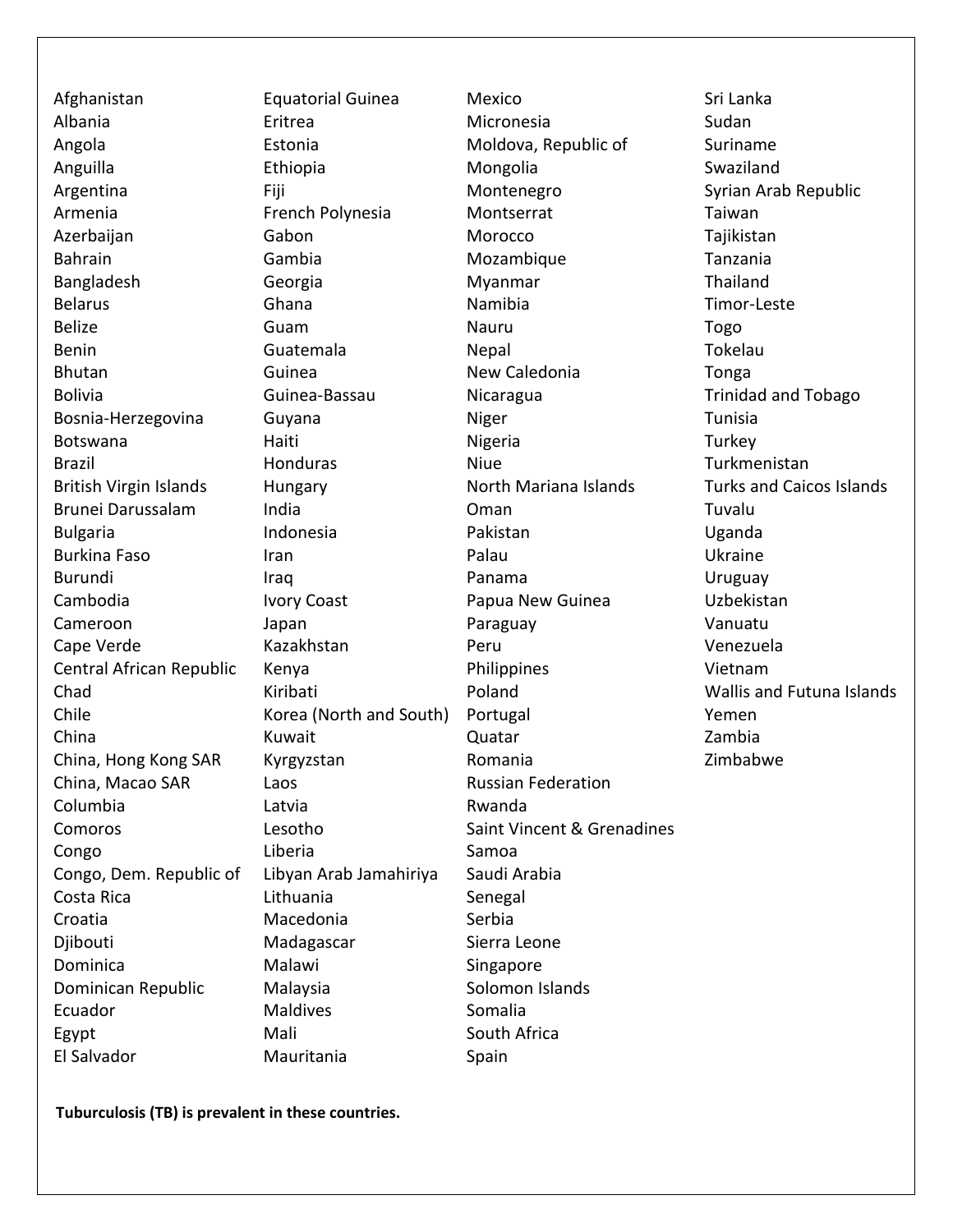

## **Meningococcal Vaccination Response Letter**

Dear Parent / Guardian:

As Director of Health Services at Davis College, I am writing to inform you about meningococcal disease, a potentially fatal bacterial infection commonly referred to as meningitis. New York State Public Health Law (NYS PHL) §2167 requires institutions, including colleges and universities, to distribute information about meningococcal disease and vaccine to all students meeting enrollment criteria, whether they live on or off campus. Davis is required to maintain a record of the following for each student:

- A response to receipt of meningococcal disease and vaccine information signed by the student or student's parent or guardian AND EITHER
- A record of meningococcal immunization within the past 5 years; OR
- An acknowledgement of meningococcal disease risks and refusal of meningococcal immunization signed by the student or student's parent or guardian.

Meningococcal disease is rare. However, when it strikes, its flu-like symptoms make diagnosis difficult. Meningococcal disease can cause serious illnesses such as infection of the lining of the brain and spinal column (meningitis) or blood infections (sepsis). The disease strikes quickly and can lead to severe and permanent disabilities, such as hearing loss, brain damage, seizures, limb amputation and even lead to death. Meningococcal disease can be easily spread from person-to-person by coughing, sharing beverages or eating utensils, kissing, or spending time in close contact with someone who is sick or who carries the bacteria. People can spread the bacteria that causes meningococcal disease even before

they know they are sick. There have been several outbreaks of meningococcal disease at college campuses across the United States. The single best way to prevent meningococcal disease is to be vaccinated. The meningococcal ACWY (MenACWY) vaccine protects against four major strains of bacteria which cause about two-thirds of meningococcal disease in the United States (U.S.). The MenACWY vaccine is recommended for all U.S. teenagers and young adults up to age 21 years. Protection from the MenACWY vaccine is estimated to last about 3 to 5 years, so young adults who received the MenACWY vaccine before their 16<sup>th</sup> birthday should get a booster dose before entering college. The meningococcal B (MenB) vaccine protects against a fifth type of meningococcal disease, which accounts for about one-third of cases in the U.S. Young adults aged 16 through 23 years may choose to receive the MenB vaccine series. They should discuss the MenB vaccine with a healthcare provider.

All private insurance plans not grandfathered under the Affordable Care Act are required to cover the cost of MenACWY and MenB vaccines. Contact your health insurance plan to determine whether it covers MenACWY and MenB vaccines. The federal Vaccines for Children (VFC) and NYS Vaccines for Adults (VFA) programs will cover both MenACWY and MenB vaccines for children and adults who have no health insurance or whose health insurance does not cover these vaccines, as well as for children less than 19 years of age who are American Indian or Alaska Native or eligible for Medicaid or Child Health Plus.

This vaccine is not available through Health Services at Davis College. Those who have not been immunized against meningitis should contact their personal physician or County Health Department for availability of the vaccine & any possible immunization clinics. This vaccine may be expensive and may not be covered by all insurance carriers.

Please review the attached Meningococcal Disease Fact Sheet very carefully. It is also available on the New York State Department of Health website at [www.health.ny.gov/publications/2168.pdf.](http://www.health.ny.gov/publications/2168.pdf) 

#### **Please complete this Meningococcal Response Form and return it to Health Services with all other health forms.**

*\*\* PER PUBLIC HEALTH LAW, NO INSTITUTION SHOULD PERMIT ANY STUDENT TO ATTEND THE INSTITUTION IN EXCESS OF 30 DAYS WITHOUT COMPLYING WITH THIS LAW. THE 30 DAY PERIOD MAY BE EXTENDED IF A STUDENT CAN SHOW AN APPOINTMENT DATE TO HAVE THE VACCINE.* To learn more about meningococcal disease and the vaccine, please feel free to contact me or consult your child's physician. More information is also available at the Centers for Disease Control and Prevention website at [www.cdc.gov/meningococcal/.](http://www.cdc.gov/meningococcal/)

Sincerely,

Foanna Johnson

Mrs. Joanna Johnson, BS, RN Director of Health Services Davis College 400 Riverside Drive Johnson City, NY 13790 [health@davisny.edu](mailto:health@davisny.edu)

607-729-1581 ext. 337 Fax: 607-584-7656

Attached you will find the Meningococcal Response Form and the New York State Department of Health Meningococcal Disease Fact Sheet.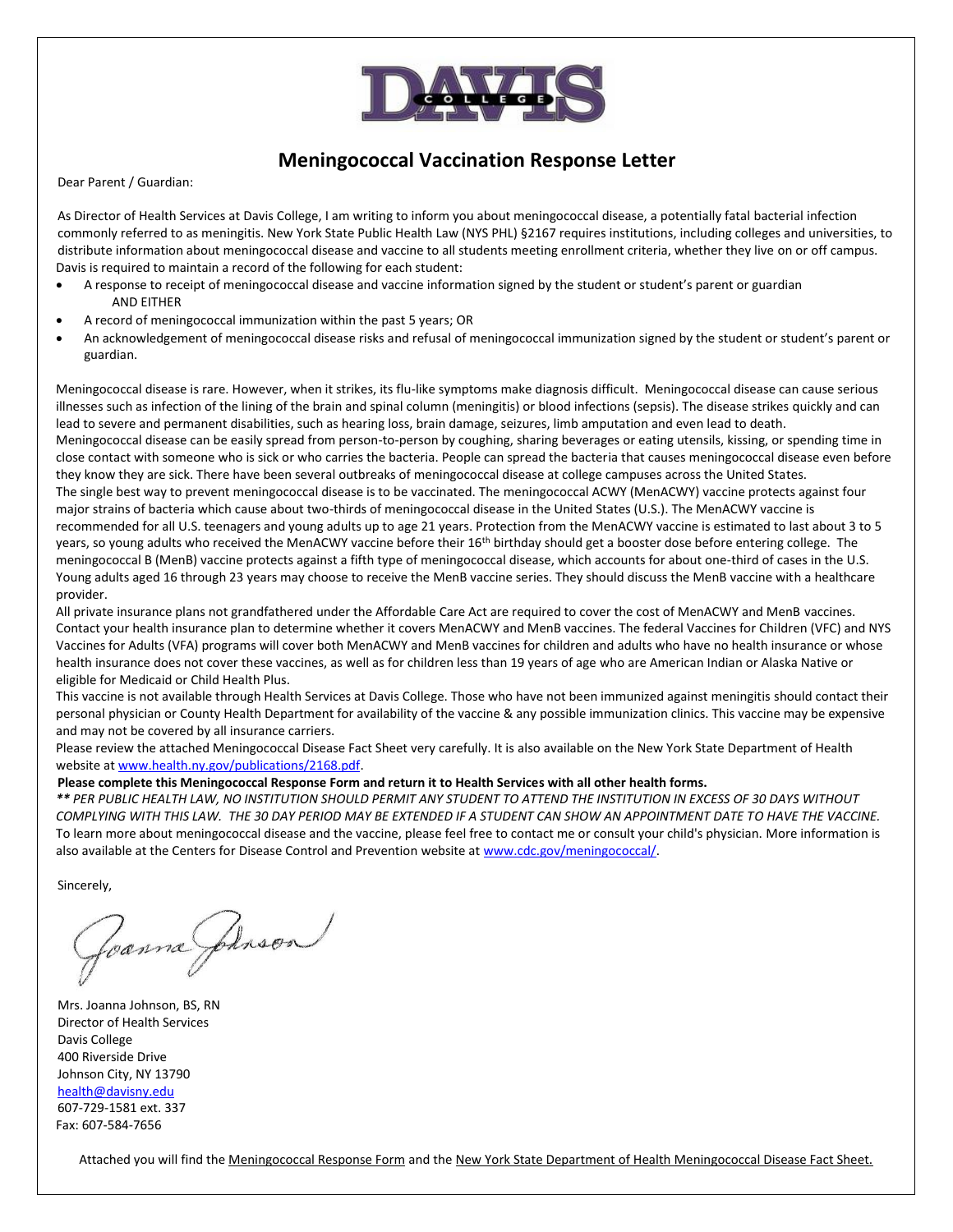

## **MENINGOCOCCAL VACCINATION RESPONSE FORM**

New York State Public Health Law requires that all college and university students enrolled for at least six (6) semester hours or the equivalent per semester, or at least four (4) semester hours per quarter, complete and return the following form to Health Services.

#### **Check one box and sign below.**

I have (for students under the age of 18: My child has):

□ had meningococcal immunization within the past 5 years. The vaccine record is attached or shown on my official immunization record as provided by my health care provider.

 **Note:** The Advisory Committee on Immunization Practices recommends that all first-year college students up to age 21 years should have at least 1 dose of Meningococcal ACWY vaccine not more than 5 years before enrollment, preferably on or after their 16<sup>th</sup> birthday, and that young adults aged 16 through 23 years may choose to receive the Meningococcal B vaccine series. College and university students should discuss the Meningococcal vaccine

 $\Box$  read, or have had explained to me, the information regarding meningococcal disease. I (my child) will obtain immunization against meningococcal disease **within the next 30 days** from my private health care provider, county health department or other immunization clinic.

□ read, or have had explained to me, the information regarding meningococcal disease. I understand the risks of not receiving the vaccine. I have decided that I (my child) will **not** obtain immunization against meningococcal disease.

| Print Student's name           |  | Student DOB / / |  |
|--------------------------------|--|-----------------|--|
| <b>Student Email</b>           |  | Student ID#     |  |
| <b>Student Mailing Address</b> |  |                 |  |

**Please note: this vaccine is NOT available through our campus Health Services. Check with your health care provider or county Health Department for availability of the vaccine and immunization clinics. This vaccine is expensive and may not be covered by your insurance carrier.**

**\*According to Public Health Law, no institution shall permit any student to attend the institution in excess of 30 days without having this form on file.**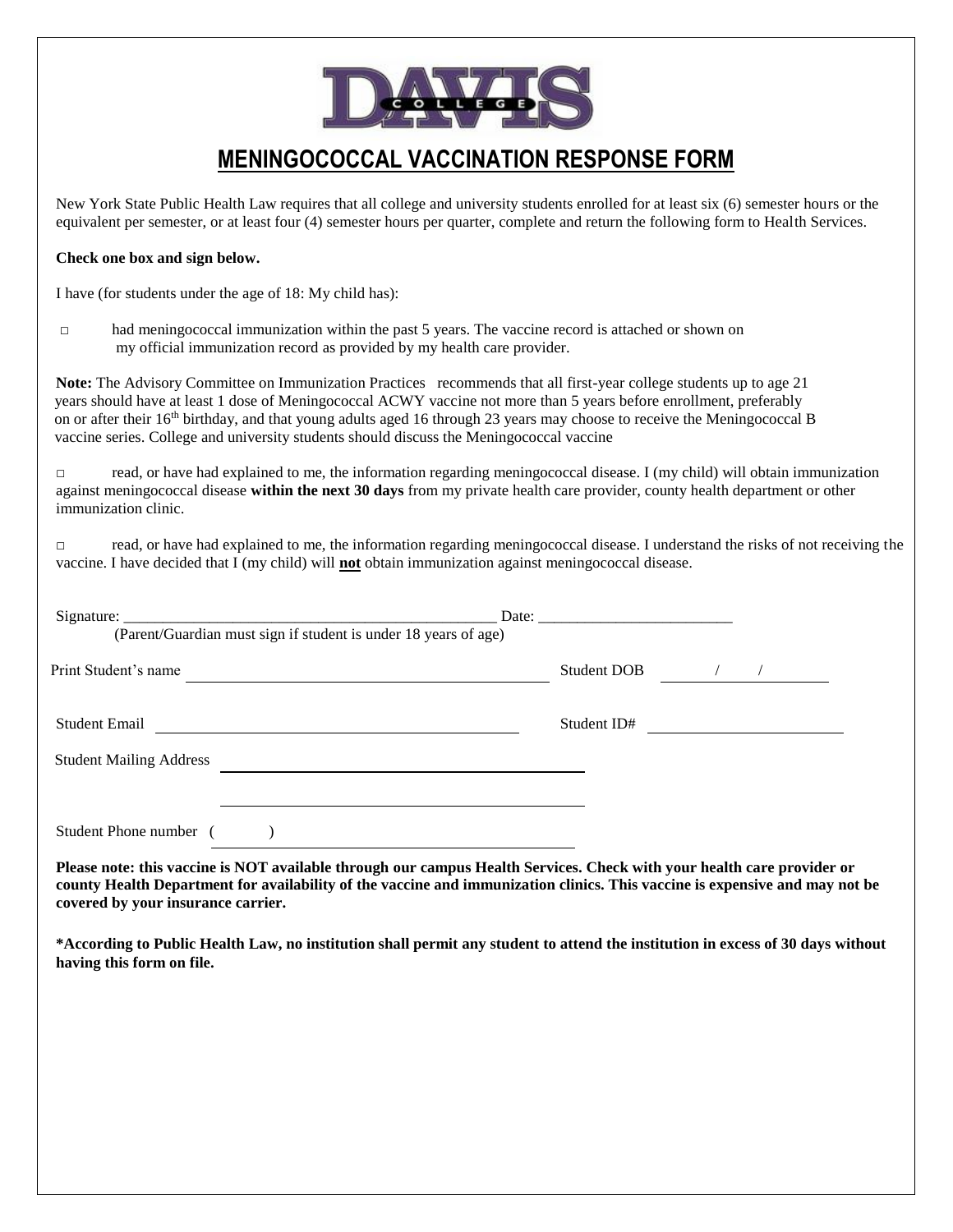**Immunizations**

**Immunization information must be completed and signed by your health-care provider. All information must be in English, with the name and credentials of the translator if not originally in English.** 

| Last Name<br>$-$   | First.<br><b>NI-</b> | Date                                 |
|--------------------|----------------------|--------------------------------------|
| Addres<br>________ |                      | $\sim$ $+$<br>ີ<br>____<br>_________ |
| Emai               | ۱۵۲<br>ᄓ             | Home                                 |

**A. M.M.R.** – Documentation of two doses of MMR are REQUIRED by New York State unless proof of immunity is established by physician-certified disease or serological blood tests.

|         | priysician-centrica disease or serological blood tests. |                                                                                                                                                                                                                                                                                                                     |
|---------|---------------------------------------------------------|---------------------------------------------------------------------------------------------------------------------------------------------------------------------------------------------------------------------------------------------------------------------------------------------------------------------|
|         |                                                         | Dose 1 (after first birthday) #1 $\frac{1}{\frac{1}{2}}$                                                                                                                                                                                                                                                            |
|         |                                                         | Attach a verification statement from the diagnosing physician, nurse practitioner, or physician assistant.                                                                                                                                                                                                          |
|         |                                                         | Serological testing establishing immunity: Results must be attached                                                                                                                                                                                                                                                 |
|         |                                                         | Under NYS Public Health Law, exemption for the MMR requirements is allowable only in the following situations:                                                                                                                                                                                                      |
|         | Students born before January 1, 1957<br>$\bullet$       | Medical Contraindications: A written, signed, and dated statement from a physician state if the exemption is temporary or<br>permanent, citing the medical condition that contraindicates immunization. If temporary, the duration of the exemption                                                                 |
|         | objections are not acceptable.                          | must be given with an appointment date to have the vaccine.<br>Religious exemption: A statement written, signed, and dated by the student (or parent/guardian if the student is a minor)<br>describing his/her genuine and sincere objection to immunization based on religious tenants or practices. Philosophical |
| В.      |                                                         | Meningitis - Required by New York State. Completion of Meningitis Response Form required by student or parent if student is underage.<br>Menactra (conjugated vaccine)                                                                                                                                              |
| C.      | <b>TETANUS-DIPHTHERIA</b>                               | 1. Primary series with DTaP or DTP: Primary series completed ___________________                                                                                                                                                                                                                                    |
|         |                                                         | 2. Tetanus-Diphtheria (Td) booster within last 10 years: _______________________                                                                                                                                                                                                                                    |
|         |                                                         | 3. $\text{Idap} \_\_\_\_\_\_\_\$ (ex Adacel)                                                                                                                                                                                                                                                                        |
|         |                                                         | <b>Record of Other Immunizations/Test Results</b>                                                                                                                                                                                                                                                                   |
| C.      | <b>POLIO</b>                                            | Primary series completed ____/___(IPV/OPV)                                                                                                                                                                                                                                                                          |
| D.      | <b>Hepatitis B</b>                                      | 1. Dose #1 _____/ ________ Dose #2 _____/ ______ Dose #3 ____/ _____                                                                                                                                                                                                                                                |
|         |                                                         | 2. Hepatitis B surface antibody: Date ___ /_____ Result: Reactive __ Non-reactive __                                                                                                                                                                                                                                |
| Е.      | <b>Hepatitis A</b>                                      | Dose #1 ____/_____________ Dose #2 _____/______                                                                                                                                                                                                                                                                     |
| F.      | Varicella                                               | Verification of disease or vaccine Illness date ________________ Vaccine Date _________                                                                                                                                                                                                                             |
| G.      | Gardasil (HPV)                                          | Dose #2<br>Dose #3<br>Dose #1                                                                                                                                                                                                                                                                                       |
|         |                                                         | I certify that the information in part 2B and the immunization section is accurate: HEALTH CARE PROVIDER SIGNATURE REQUIRED                                                                                                                                                                                         |
|         |                                                         | An official record must be attached OR your medical provider must sign this form.                                                                                                                                                                                                                                   |
|         |                                                         |                                                                                                                                                                                                                                                                                                                     |
|         |                                                         |                                                                                                                                                                                                                                                                                                                     |
|         |                                                         |                                                                                                                                                                                                                                                                                                                     |
| Phone # |                                                         |                                                                                                                                                                                                                                                                                                                     |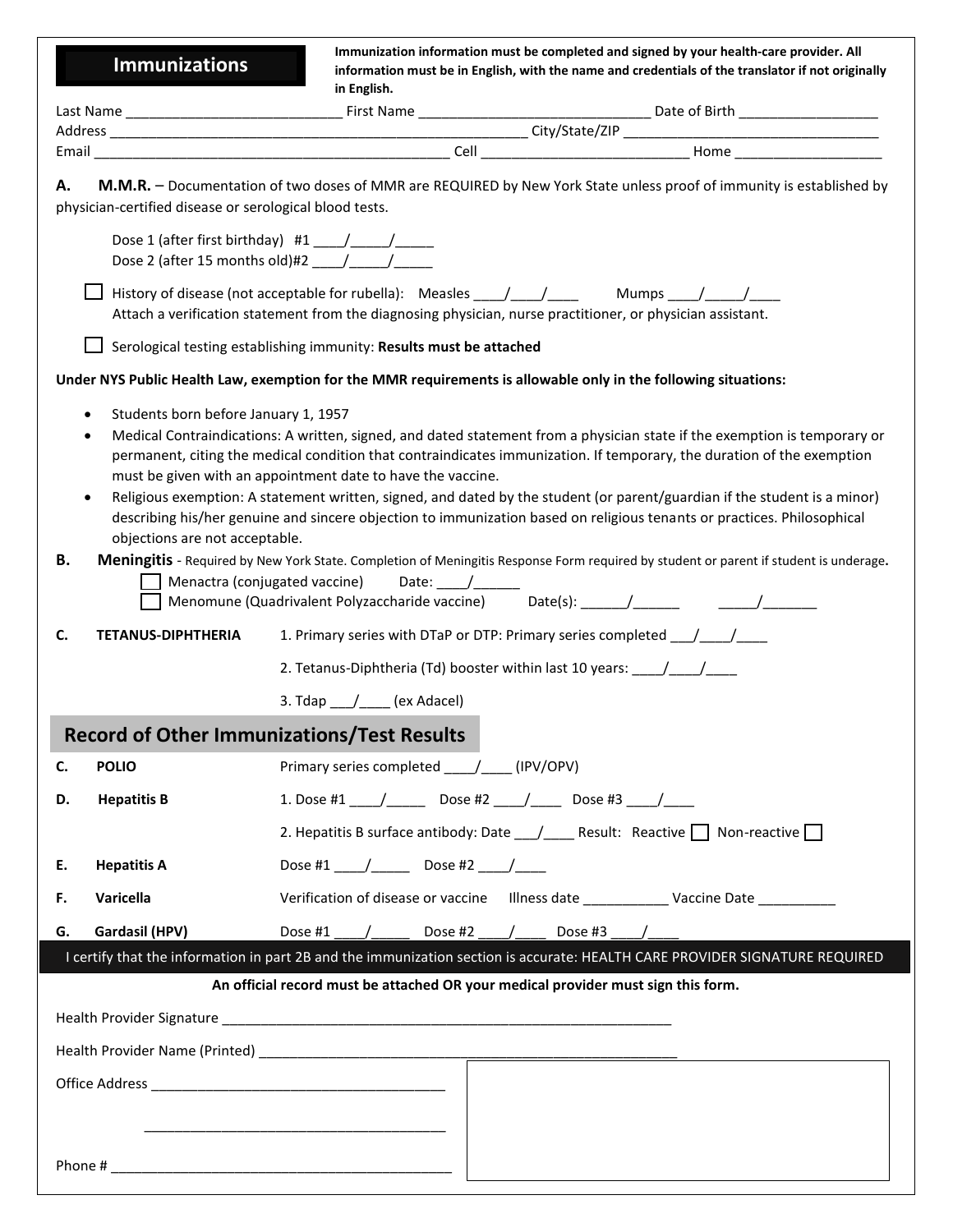

## **Authorization for Treatment and Medical Consent**

### **FOR STUDENTS UNDER EIGHTEEN ONLY**

TO: Parents and Guardians of students under 18 years of age

Students attending college are generally considered independent adults and parental consents for medical care for those under 18 years of age are not routinely required. However, there are occasional situations in which a parental signature is desirable for treatment. Vaccinations and minor surgical procedures are two examples of such situations.

To avoid delay in such treatment interventions, you are encouraged to sign the authorization below for medical or emergency treatment. Please return the form to Health Services. Should the student seek or be referred for care at an offcampus facility, the policies and procedures of that facility will be followed.

Parents and guardians are reminded that the college Health Services only provides First Aid, care for general sickness, advice on health issues & ordinary over the counter medicines. When deemed advisable, referrals are made to local clinics and physicians. Davis College students have two excellent hospitals within two miles of the campus for emergencies.

It is the policy of the college Health Services Department that ALL student medical records are confidential. No information is released without written authorization of the student (or parent/guardian if student is under 18 years of age) except in certain emergencies or public health situations or under a court-ordered subpoena.

## CONSENT OF PARENT OR GUARDIAN FOR MEDICAL OR EMERGENCY TREATMENT

| (Name of student) |                                                                                                            |
|-------------------|------------------------------------------------------------------------------------------------------------|
|                   |                                                                                                            |
|                   | (son or daughter)                                                                                          |
|                   | for appropriate medical treatment. This does not include the right to perform surgical procedures without  |
|                   | my further consent, except in the case of emergency & when after all effort has been made to locate me, I  |
|                   |                                                                                                            |
|                   |                                                                                                            |
|                   |                                                                                                            |
|                   | Student's Date of Birth__________________________________Social Security Number___________________________ |
|                   |                                                                                                            |
|                   |                                                                                                            |
|                   |                                                                                                            |
|                   |                                                                                                            |
|                   |                                                                                                            |
|                   |                                                                                                            |